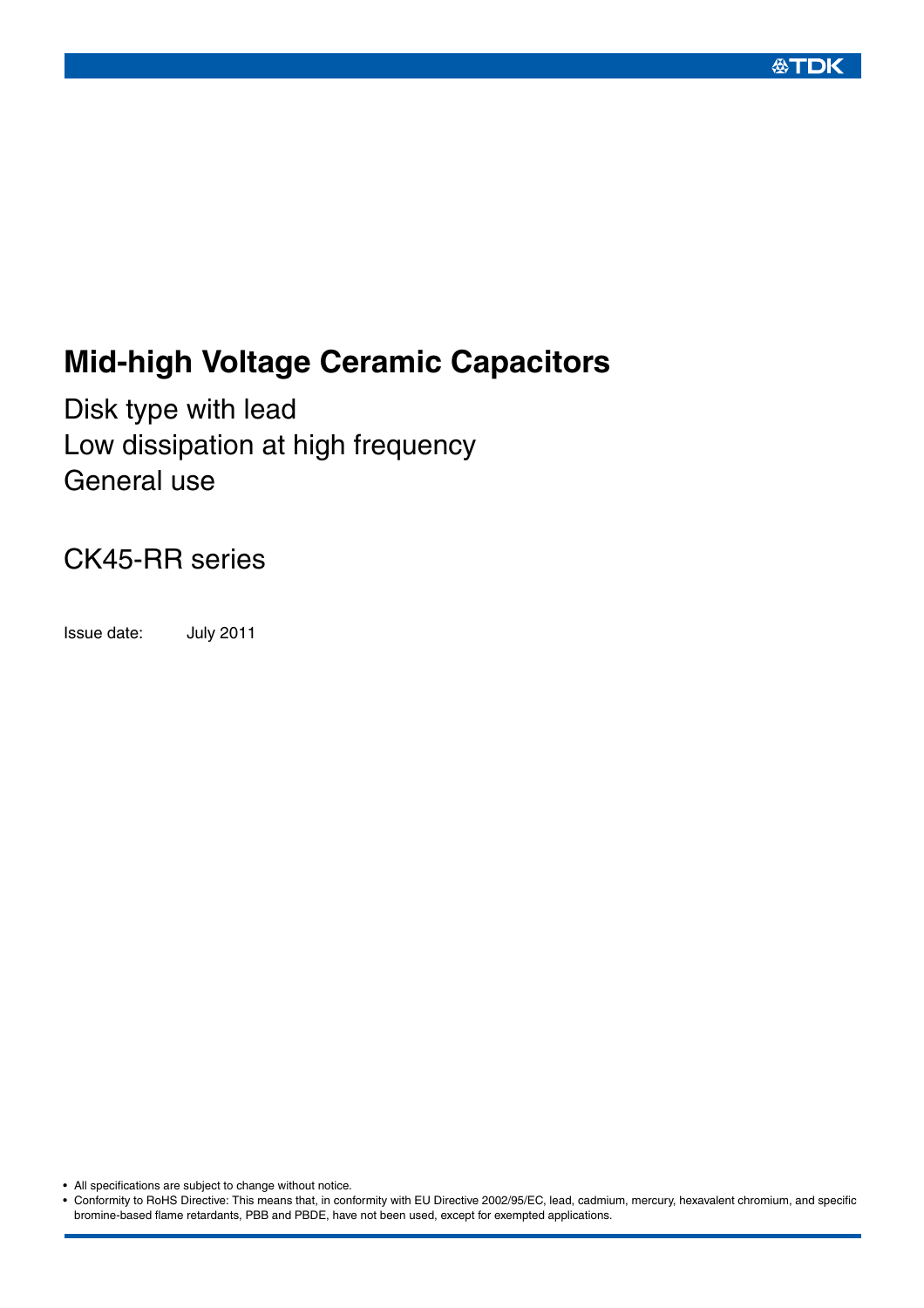# 处TDK

 $(1/3)$ 

**Conformity to RoHS Directive**

### **Mid-high Voltage Ceramic Capacitors(Disk with Lead) Low Dissipation at High Frequency CK45-RR Series**

#### **FEATURES**

- High voltage ceramic capacitors series, low dissipation factor and higher reliability has been achieved through the use of TDK original dielectric and copper for electrode material due to nice matching of the ceramic dielectrics material for low dissipation factor, and copper for electrode.
- These RR type ceramic capacitors are mainly used as withstand voltage protection for power transistors and diodes of switching power sources, for controlling noise, and for absorbing highfrequency pulses such as from color TV horizontal output circuits. The high density and high operating frequency of switching power sources create high equipment temperatures.
- Low dissipation factor, and decreased self-heating temperature in the high frequency, and high voltage application.
- These products shall conform to RoHS Directive due to lead(Pb) free of lead wire and internal solder material.
- This product is compatible with halogen-free external resin coating (we recommend halogen-free products as standard).

#### **OPERATING TEMPERATURE RANGE: –25 to +125°C**

(The maximum operating temperature of 125°C includes capacitor self-generated heat of up to 20°C.)

#### **PRODUCT IDENTIFICATION**

|  | CK 45 -R 3AD 102 K -N R A                             |  |  |  |
|--|-------------------------------------------------------|--|--|--|
|  | $(1)$ $(2)$ $(3)$ $(4)$ $(5)$ $(6)$ $(7)$ $(8)$ $(9)$ |  |  |  |

- (1) Type
- (2) Shape
- (3) Capacitance temperature characteristics
- (4) Rated voltage
- (5) Nominal capacitance
- (6) Capacitance tolerance
- (7) Lead type
- (8) Low dissipation

(9) Halogen-free compatible product

#### **CAPACITANCE TEMPERATURE CHARACTERISTICS AND TOLERANCE**

| Temperature characteristics | Test temperature          | Capacitance   |  |  |
|-----------------------------|---------------------------|---------------|--|--|
|                             | range                     | tolerance     |  |  |
| $R(+15, -30\%)$             | $-25$ to $+125^{\circ}$ C | $K(\pm 10\%)$ |  |  |

#### **CAPACITANCE AND DIMENSIONS TEMPERATURE CHARACTERISTICS: R(+15, –30%)**

RATED VOLTAGE Edc: 1kV

| Part No.                     |                          | Capacitance | Dimensions(mm) |     |             |              | Taping         |
|------------------------------|--------------------------|-------------|----------------|-----|-------------|--------------|----------------|
| Halogen-free product         | (pF)                     | D max.      | T max.         | F   | d           | dimensions   |                |
| CK45-R3AD101K- $\square$ *RA | CK45-R3AD101K- $\Box$ *R | 100         | 6.0            | 5.0 | $5.0 + 1.5$ | $0.6 + 0.05$ | V <sub>1</sub> |
| $CK45-R3AD151K-\squareRA$    | $CK45-R3AD151K-\squareR$ | 150         | 6.0            | 5.0 | $5.0 + 1.5$ | $0.6 + 0.05$ | V <sub>1</sub> |
| CK45-R3AD221K-ORA            | CK45-R3AD221K-□R         | 220         | 6.0            | 5.0 | $5.0 + 1.5$ | $0.6 + 0.05$ | V <sub>1</sub> |
| CK45-R3AD331K-ORA            | CK45-R3AD331K-□R         | 330         | 6.5            | 5.0 | $5.0 + 1.5$ | $0.6 + 0.05$ | V <sub>1</sub> |
| $CK45-R3AD471K-\squareRA$    | $CK45-R3AD471K-\squareR$ | 470         | 7.0            | 5.0 | $5.0 + 1.5$ | $0.6 + 0.05$ | V <sub>1</sub> |
| $CK45-R3AD681K-\squareRA$    | $CK45-R3AD681K-\squareR$ | 680         | 8.0            | 5.0 | $5.0 + 1.5$ | $0.6 + 0.05$ | V <sub>1</sub> |
| CK45-R3AD102K-□RA            | CK45-R3AD102K-□R         | 1.000       | 9.0            | 5.0 | $5.0 + 1.5$ | $0.6 + 0.05$ | V <sub>1</sub> |
| CK45-R3AD152K-□RA            | $CK45-R3AD152K-\squareR$ | 1.500       | 10.0           | 5.0 | $5.0 + 1.5$ | $0.6 + 0.05$ | V <sub>1</sub> |
| CK45-R3AD222K-ORA            | $CK45-R3AD222K-\squareR$ | 2.200       | 11.5           | 5.0 | $7.5 + 1.5$ | $0.6 + 0.05$ | V <sub>2</sub> |
| CK45-R3AD332K-ORA            | CK45-R3AD332K-□R         | 3.300       | 13.5           | 5.0 | $7.5 + 1.5$ | $0.6 + 0.05$ | V <sub>2</sub> |
| CK45-R3AD472K-□RA            | $CK45-R3AD472K-\squareR$ | 4,700       | 15.5           | 5.0 | $10.0 + 2$  | $0.6 + 0.05$ | —              |

<sup>∗</sup> : Lead shape symbol

• 1kV and 2kV are E6 series standard products.

• Conformity to RoHS Directive: This means that, in conformity with EU Directive 2002/95/EC, lead, cadmium, mercury, hexavalent chromium, and specific bromine-based flame retardants, PBB and PBDE, have not been used, except for exempted applications.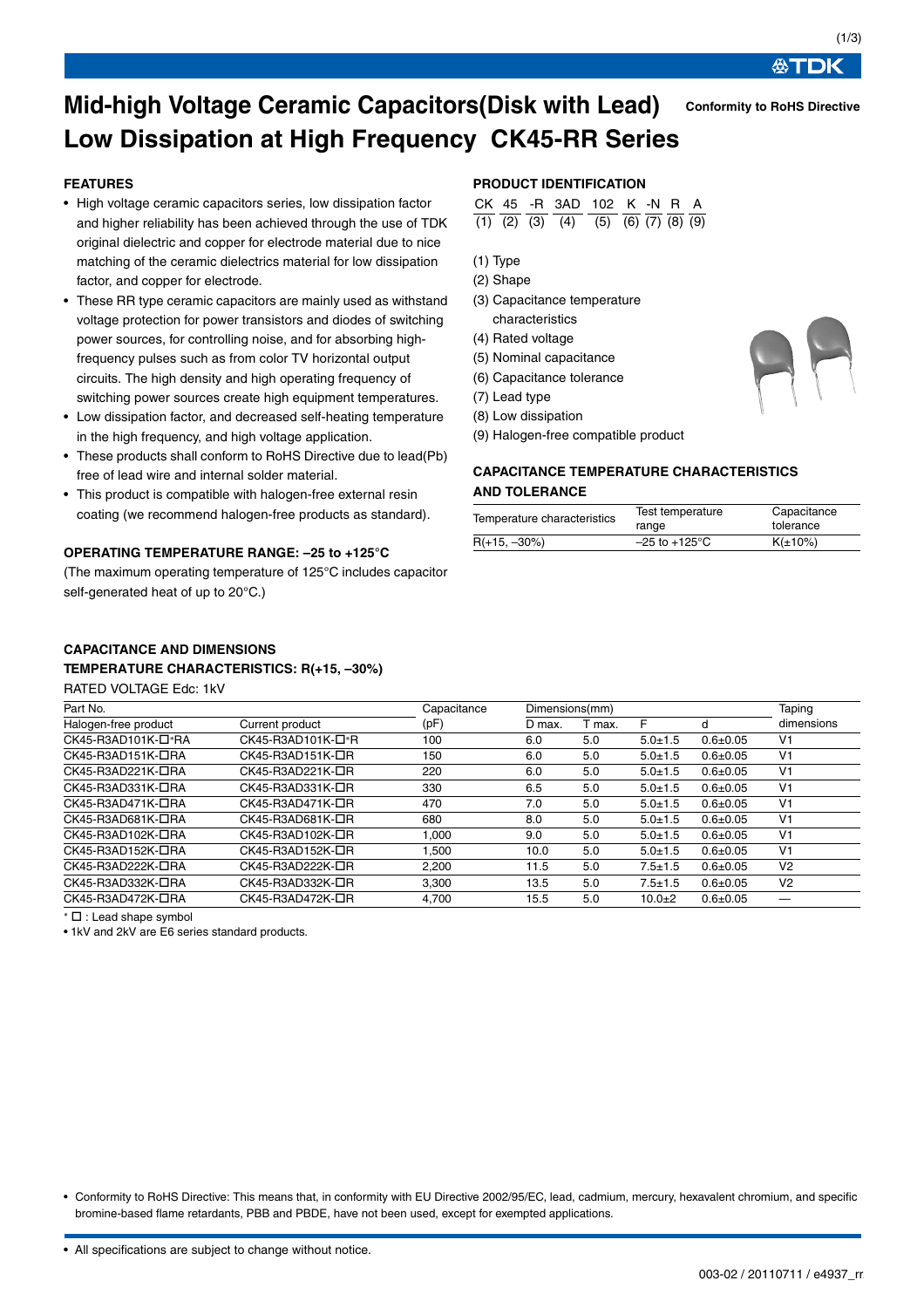#### **CAPACITANCE AND DIMENSIONS TEMPERATURE CHARACTERISTICS: R(+15, –30%)**

#### RATED VOLTAGE Edc: 2kV

| Part No.                  |                          | Capacitance | Dimensions(mm) |        |               |              | Taping         |  |
|---------------------------|--------------------------|-------------|----------------|--------|---------------|--------------|----------------|--|
| Halogen-free product      | Current product          | (pF)        | D max.         | T max. | F             | d            | dimensions     |  |
| CK45-R3DD101K- $\Box$ *RA | CK45-R3DD101K- $\Box$ *R | 100         | 6.0            | 5.0    | $5.0 + 1.5$   | $0.6 + 0.05$ | V <sub>1</sub> |  |
| CK45-R3DD151K-ORA         | CK45-R3DD151K-OR         | 150         | 6.0            | 5.0    | $5.0 + 1.5$   | $0.6 + 0.05$ | V <sub>1</sub> |  |
| CK45-R3DD221K-ORA         | CK45-R3DD221K-OR         | 220         | 7.0            | 5.0    | $5.0 + 1.5$   | $0.6 + 0.05$ | V <sub>1</sub> |  |
| CK45-R3DD331K-ORA         | CK45-R3DD331K-□R         | 330         | 7.5            | 5.0    | $5.0 + 1.5$   | $0.6 + 0.05$ | V <sub>1</sub> |  |
| CK45-R3DD471K-□RA         | $CK45-R3DD471K-\squareR$ | 470         | 8.5            | 5.0    | $5.0 + 1.5$   | $0.6 + 0.05$ | V <sub>1</sub> |  |
| CK45-R3DD681K-ORA         | CK45-R3DD681K-OR         | 680         | 9.5            | 5.0    | $5.0 + 1.5$   | $0.6 + 0.05$ | V <sub>1</sub> |  |
| CK45-R3DD102K-□RA         | CK45-R3DD102K-□R         | 1.000       | 11.0           | 5.0    | $5.0 + 1.5$   | $0.6 + 0.05$ | V <sub>1</sub> |  |
| CK45-R3DD152K-ORA         | CK45-R3DD152K-OR         | 1,500       | 12.0           | 5.0    | $7.5 + 1.5$   | $0.6 + 0.05$ | V <sub>2</sub> |  |
| CK45-R3DD222K-□RA         | CK45-R3DD222K-OR         | 2,200       | 14.5           | 5.0    | $7.5 \pm 1.5$ | $0.6 + 0.05$ | V <sub>3</sub> |  |
| CK45-R3DD332K-ORA         | CK45-R3DD332K-□R         | 3.300       | 17.0           | 5.0    | $10.0 + 2$    | $0.6 + 0.05$ |                |  |
| CK45-R3DD472K-ORA         | CK45-R3DD472K-□R         | 4.700       | 19.5           | 5.0    | $10.0 + 2$    | $0.6 + 0.05$ |                |  |

<sup>∗</sup> : Lead shape symbol

• 1kV and 2kV are E6 series standard products.

#### RATED VOLTAGE Edc: 3kV

| Part No.             | Capacitance       | Dimensions(mm) |        |        |             | Taping       |                |
|----------------------|-------------------|----------------|--------|--------|-------------|--------------|----------------|
| Halogen-free product | Current product   | (pF)           | D max. | T max. | F           | d            | dimensions     |
| CK45-R3FD101K-□*RA   | CK45-R3FD101K-□*R | 100            | 6.0    | 6.0    | $7.5 + 1.5$ | $0.6 + 0.05$ | V <sub>2</sub> |
| CK45-R3FD151K-DRA    | CK45-R3FD151K-OR  | 150            | 7.0    | 6.0    | $7.5 + 1.5$ | $0.6 + 0.05$ | V <sub>2</sub> |
| CK45-R3FD221K-DRA    | CK45-R3FD221K-OR  | 220            | 7.5    | 6.0    | $7.5 + 1.5$ | $0.6 + 0.05$ | V <sub>2</sub> |
| CK45-R3FD331K-□RA    | CK45-R3FD331K-OR  | 330            | 8.5    | 6.0    | $7.5 + 1.5$ | $0.6 + 0.05$ | V <sub>2</sub> |
| CK45-R3FD471K-ORA    | CK45-R3FD471K-□R  | 470            | 9.5    | 6.0    | $7.5 + 1.5$ | $0.6 + 0.05$ | V <sub>2</sub> |
| CK45-R3FD681K-ORA    | CK45-R3FD681K-□R  | 680            | 10.5   | 6.0    | $7.5 + 1.5$ | $0.6 + 0.05$ | V <sub>2</sub> |
| CK45-R3FD102K-ORA    | CK45-R3FD102K-□R  | 1.000          | 12.0   | 6.0    | $7.5 + 1.5$ | $0.6 + 0.05$ | V <sub>2</sub> |
| CK45-R3FD152K-DRA    | CK45-R3FD152K-OR  | 500، ا         | 14.5   | 6.0    | $7.5 + 1.5$ | $0.6 + 0.05$ | V <sub>3</sub> |
| CK45-R3FD222K-ORA    | CK45-R3FD222K-OR  | 2.200          | 16.5   | 6.0    | $10.0 + 2$  | $0.6 + 0.05$ |                |

<sup>∗</sup> : Lead shape symbol

#### **LIST OF STANDARD LEAD SHAPES**

The lead type is indicated by the letter which is the 15th character of the product name.

#### Example) TDK Product Name: **CK45-R3AD102K-NRA**

 $\mathbb L$ N: Lead type (Vertical kink, Short)



• We recommend using a vertical kink type.

• For bulk products, we recommend a short lead type with the symbol N.